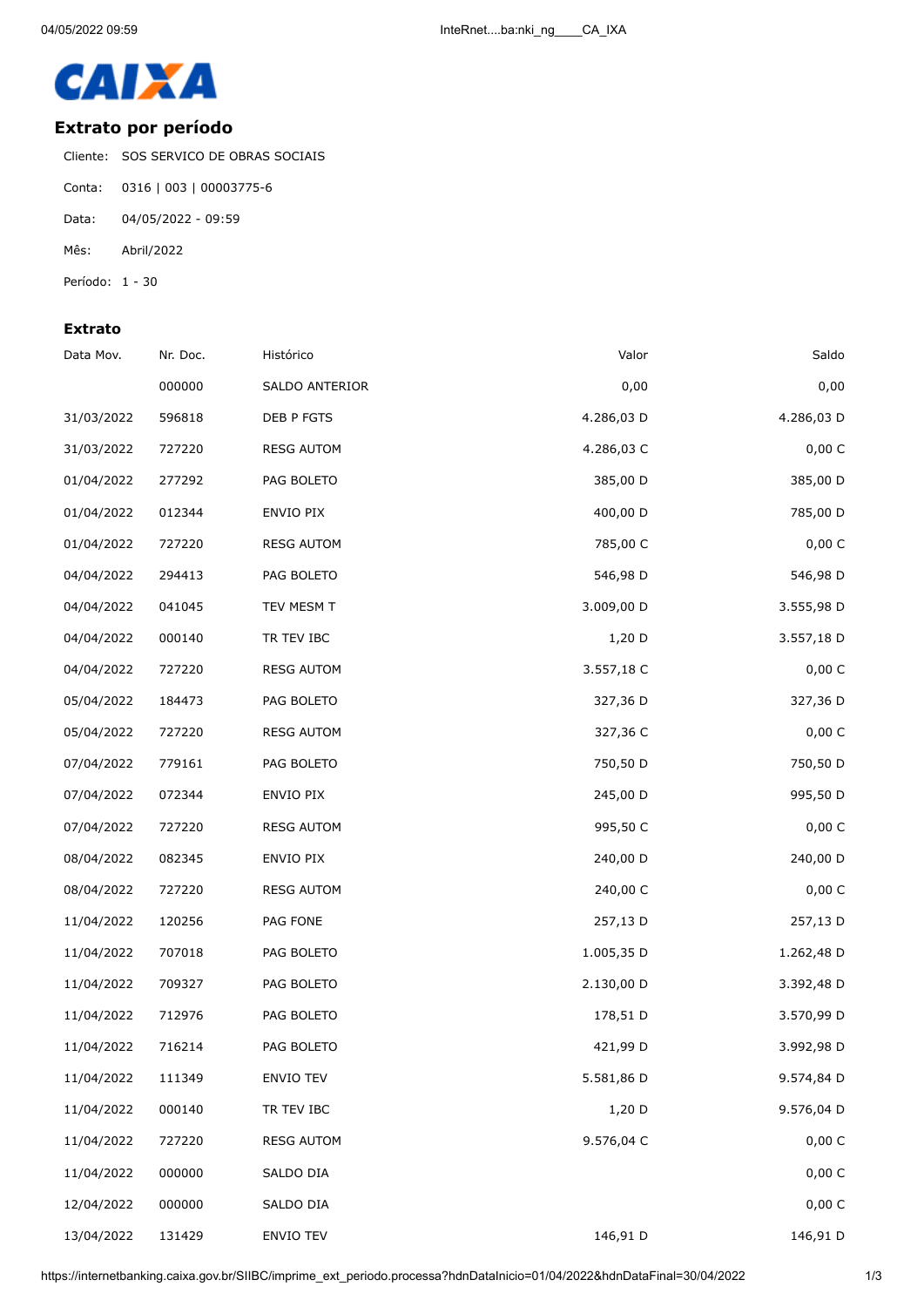|             | CA_IXA<br>InteRnetba.nki_ng |                   |        | 04/05/2022 09:59 |
|-------------|-----------------------------|-------------------|--------|------------------|
| 148,11 D    | 1,20 D                      | TR TEV IBC        | 000140 | 13/04/2022       |
| 0,00 C      | 148,11 C                    | <b>RESG AUTOM</b> | 727220 | 13/04/2022       |
| 0,00C       |                             | SALDO DIA         | 000000 | 13/04/2022       |
| 847,55 D    | 847,55 D                    | PAG AGUA          | 760761 | 14/04/2022       |
| 10.843,62 D | 9.996,07 D                  | TEV MESM T        | 141206 | 14/04/2022       |
| 10.844,82 D | 1,20 D                      | TR TEV IBC        | 000140 | 14/04/2022       |
| 0,00 C      | 10.844,82 C                 | <b>RESG AUTOM</b> | 727220 | 14/04/2022       |
| 0,00 C      |                             | SALDO DIA         | 000000 | 14/04/2022       |
| 0,00 C      |                             | SALDO DIA         | 000000 | 18/04/2022       |
| 95.669,35 C | 95.669,35 C                 | CRED TEV          | 191418 | 19/04/2022       |
| 0,00 C      | 95.669,35 D                 | APL AUTOM         | 990001 | 19/04/2022       |
| 0,00C       |                             | SALDO DIA         | 000000 | 19/04/2022       |
| 896,30 D    | 896,30 D                    | PAG BOLETO        | 322940 | 20/04/2022       |
| 2.674,16 D  | 1.777,86 D                  | PAG BOLETO        | 324031 | 20/04/2022       |
| 2.787,21 D  | 113,05 D                    | TEV MESM T        | 003164 | 20/04/2022       |
| 3.411,21 D  | 624,00 D                    | TEV MESM T        | 003178 | 20/04/2022       |
| 3.571,36 D  | 160,15 D                    | TEV MESM T        | 003181 | 20/04/2022       |
| 4.007,76 D  | 436,40 D                    | TEV MESM T        | 003183 | 20/04/2022       |
| 4.313,05 D  | 305,29 D                    | TEV MESM T        | 201125 | 20/04/2022       |
| 5.013,05 D  | 700,00 D                    | ENVIO PIX         | 202344 | 20/04/2022       |
| 13.368,51 D | 8.355,46 D                  | ENVIO PIX         | 202344 | 20/04/2022       |
| 13.727,51 D | 359,00 D                    | ENVIO PIX         | 202344 | 20/04/2022       |
| 14.027,51 D | 300,00 D                    | ENVIO PIX         | 202344 | 20/04/2022       |
| 14.028,71 D | 1,20 D                      | TR TEV IBC        | 000140 | 20/04/2022       |
| 14.029,91 D | $1,20$ D                    | TR TEV IBC        | 000140 | 20/04/2022       |
| 14.031,11 D | 1,20 D                      | TR TEV IBC        | 000140 | 20/04/2022       |
| 14.032,31 D | $1,20$ D                    | TR TEV IBC        | 000140 | 20/04/2022       |
| 14.033,51 D | $1,20$ D                    | TR TEV IBC        | 000140 | 20/04/2022       |
| 0,00 C      | 14.033,51 C                 | <b>RESG AUTOM</b> | 727220 | 20/04/2022       |
| 0,00 C      |                             | SALDO DIA         | 000000 | 20/04/2022       |
| 0,00 C      |                             | SALDO DIA         | 000000 | 22/04/2022       |
| 566,10 D    | 566,10 D                    | PAG BOLETO        | 654935 | 25/04/2022       |
| 615,10 D    | 49,00 D                     | MANUT CTA         | 000000 | 25/04/2022       |
| 0,00 C      | 615,10 C                    | <b>RESG AUTOM</b> | 727220 | 25/04/2022       |
| 0,00 C      |                             | SALDO DIA         | 000000 | 25/04/2022       |
| 293,44 D    | 293,44 D                    | PAG BOLETO        | 099723 | 26/04/2022       |
| 0,00 C      | 293,44 C                    | <b>RESG AUTOM</b> | 727220 | 26/04/2022       |
| 0,00 C      |                             | SALDO DIA         | 000000 | 26/04/2022       |
| 3.439,90 D  | 3.439,90 D                  | TEV MESM T        | 271121 | 27/04/2022       |